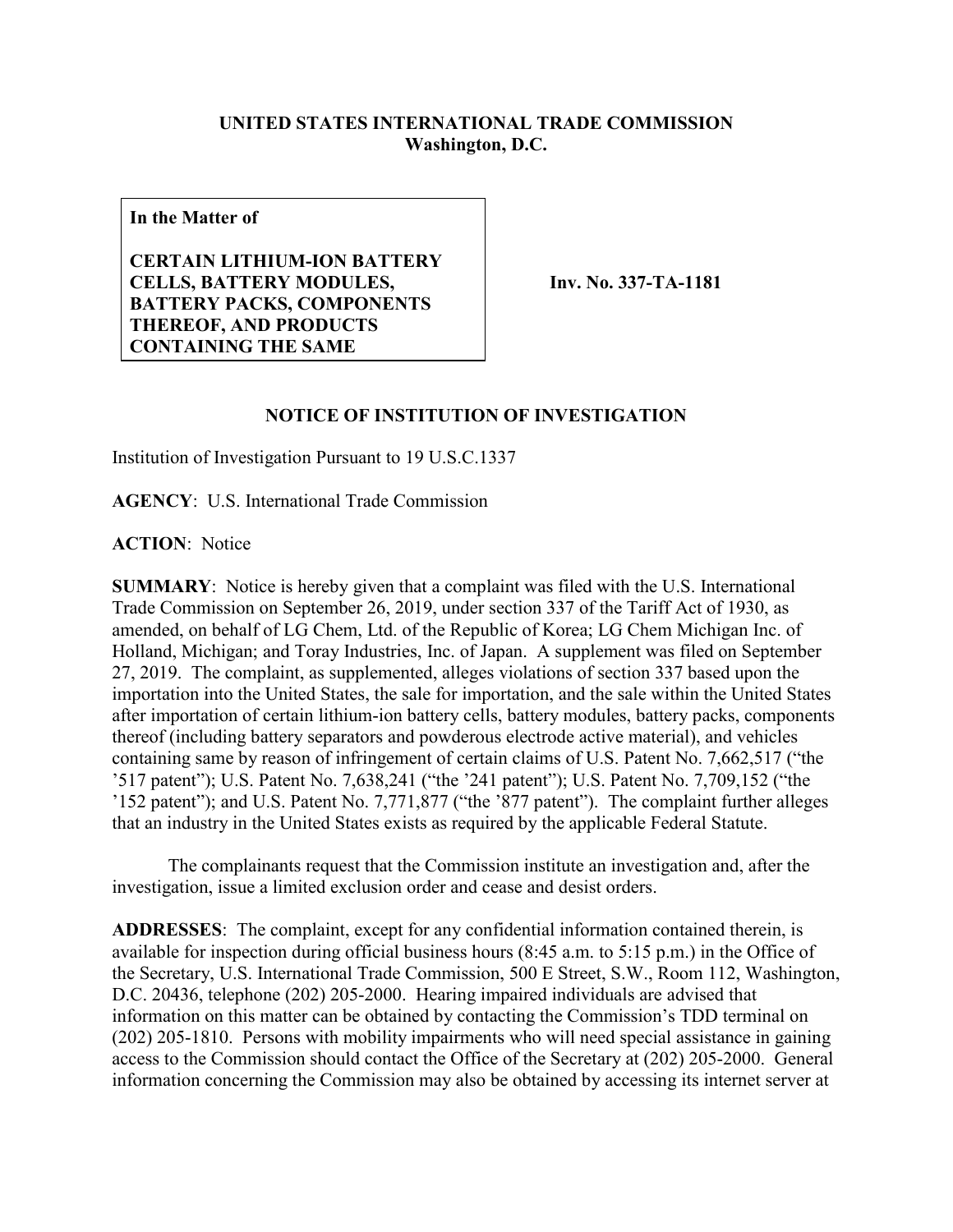[https://www.usitc.gov.](https://www.usitc.gov/) The public record for this investigation may be viewed on the Commission's electronic docket (EDIS) at [https://edis.usitc.gov.](https://edis.usitc.gov/)

**FOR FURTHER INFORMATION CONTACT**: Katherine Hiner, Office of Docket Services, U.S. International Trade Commission, telephone (202) 205-1802.

## **SUPPLEMENTARY INFORMATION**:

**AUTHORITY**: The authority for institution of this investigation is contained in section 337 of the Tariff Act of 1930, as amended, 19 U.S.C. 1337, and in section 210.10 of the Commission's Rules of Practice and Procedure, 19 C.F.R. 210.10 (2019).

**SCOPE OF INVESTIGATION**: Having considered the complaint, the U.S. International Trade Commission, on October 28, 2019, **ORDERED THAT** –

(1) Pursuant to subsection (b) of section 337 of the Tariff Act of 1930, as amended, an investigation be instituted to determine whether there is a violation of subsection (a)(1)(B) of section 337 in the importation into the United States, the sale for importation, or the sale within the United States after importation of certain products identified in paragraph (2) by reason of infringement of one or more of claims 1, 2, 5-15, and 18 of the '517 patent; claims 1-5, 9-12, 14- 31, and 33-36 of the '241 patent; claims 1-13 and 16-20 of the '152 patent; and claims 1-7, 18, 20-21, and 23-26 of the '877 patent; and whether an industry in the United States exists as required by subsection (a)(2) of section 337;

(2) Pursuant to section 210.10(b)(1) of the Commission's Rules of Practice and Procedure, 19 C.F.R. 210.10(b)(1), the plain language description of the accused products or category of accused products, which defines the scope of the investigation, is "lithium-ion battery cells, battery modules, battery packs, components thereof (including battery separators and powderous electrode active material), and vehicles containing the same";

(3) For the purpose of the investigation so instituted, the following are hereby named as parties upon which this notice of investigation shall be served:

(a) The complainants are:

LG Chem, Ltd. LG Twin Towers 128 Yeoui-daero, Yeongdeungpo-gu Seoul 07336 Republic of Korea

LG Chem Michigan Inc. 1 LG Way Holland, MI 49423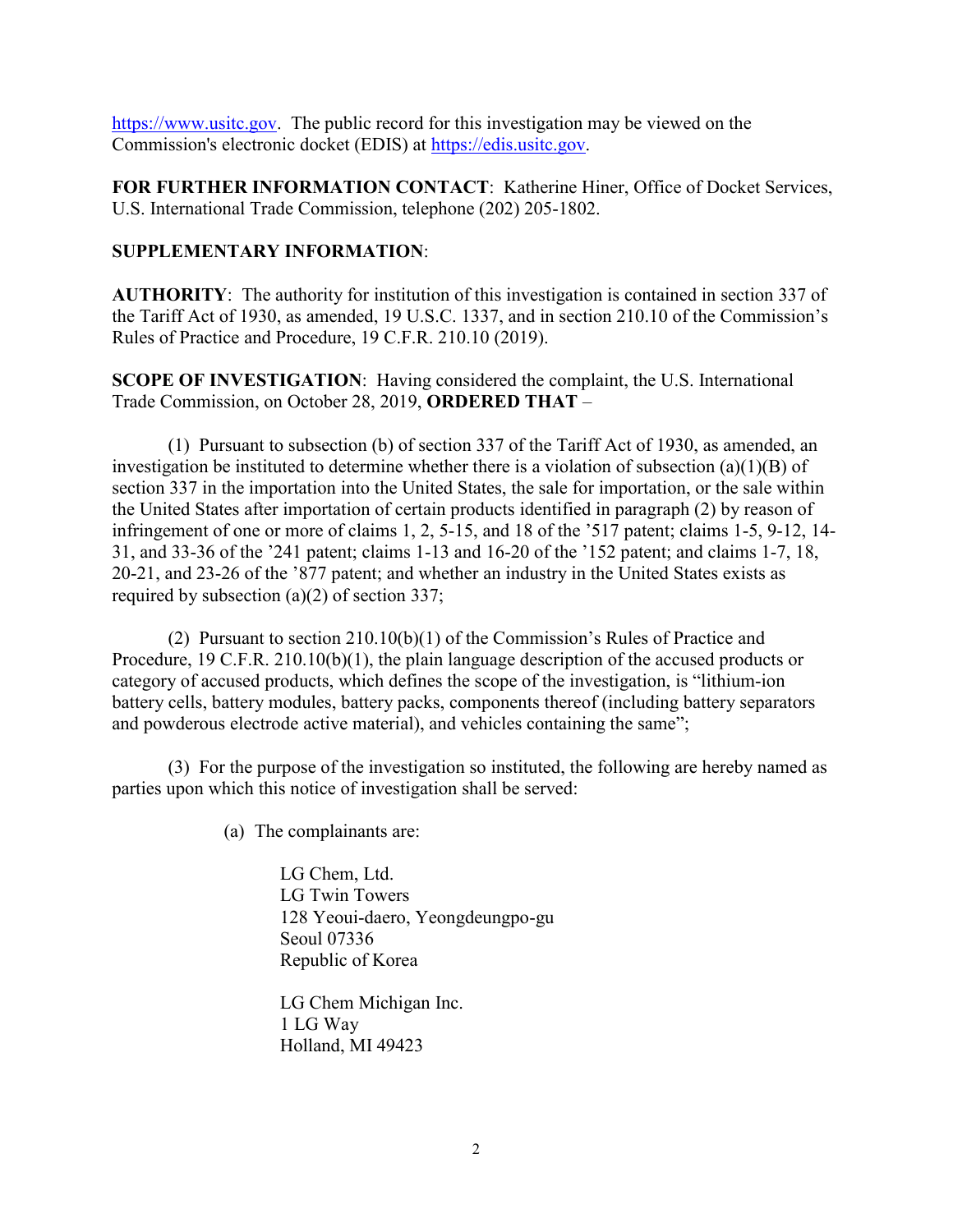Toray Industries, Inc. Nihonbashi Mitsui Tower 1-1, Nihonbashi-Muromachi 2-chome, Chuo-ku Tokyo 103-0022, Japan

(b) The respondents are the following entities alleged to be in violation of section 337, and is/are the parties upon which the complaint is to be served:

> SK Innovation Co., Ltd. 26 Jongno-gu Jongno-gu Seoul 03188 Republic of Korea

SK Battery America, Inc. 201 17th Street NW, Suite 1700 Atlanta, GA 30363

(4) For the investigation so instituted, the Chief Administrative Law Judge, U.S. International Trade Commission, shall designate the presiding Administrative Law Judge.

The Office of Unfair Import Investigations will not participate as a party in this investigation.

Responses to the complaint and the notice of investigation must be submitted by the named respondents in accordance with section 210.13 of the Commission's Rules of Practice and Procedure, 19 C.F.R. 210.13. Pursuant to 19 C.F.R. 201.16(e) and 210.13(a), such responses will be considered by the Commission if received not later than 20 days after the date of service by the Commission of the complaint and the notice of investigation. Extensions of time for submitting responses to the complaint and the notice of investigation will not be granted unless good cause therefor is shown.

Failure of a respondent to file a timely response to each allegation in the complaint and in this notice may be deemed to constitute a waiver of the right to appear and contest the allegations of the complaint and this notice, and to authorize the administrative law judge and the Commission, without further notice to the respondent, to find the facts to be as alleged in the complaint and this notice and to enter an initial determination and a final determination containing such findings, and may result in the issuance of an exclusion order or a cease and desist order or both directed against the respondent.